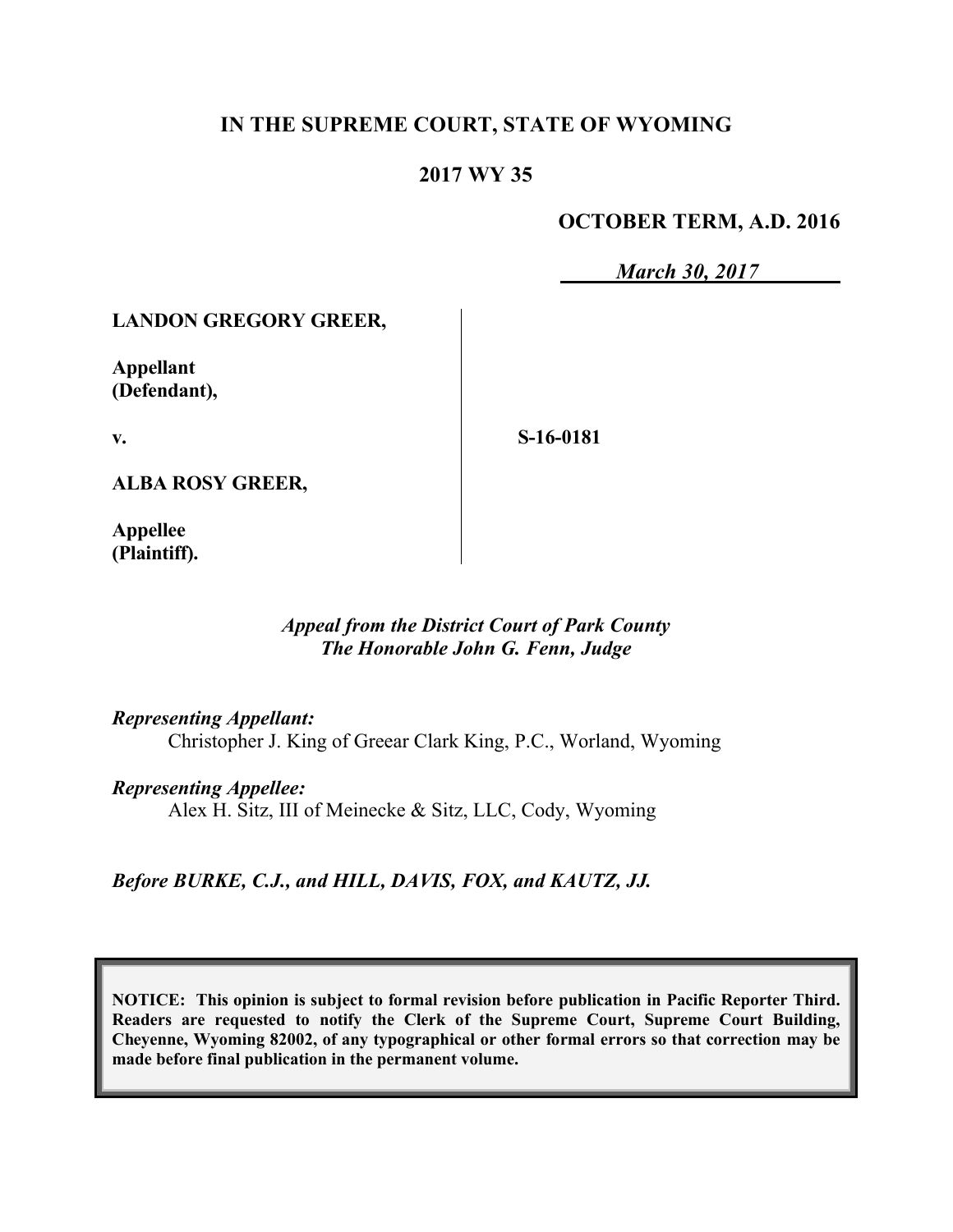### **DAVIS**, Justice.

[¶1] Landon Gregory Greer (Father) and Alba Rosy Greer (Mother) were divorced in October of 2014, while both lived in Cody, Wyoming. Mother received custody of the children, and Father was awarded liberal visitation tailored to his seasonal work schedule. When Mother was unable to find suitable employment in Cody, she found a job in Arizona, and moved there with the children after giving Father notice of the move. Mother filed for a change in Father's visitation, and Father cross-filed for a change in custody and to have Mother held in contempt. The district court declined to change custody or to hold Mother in contempt. Father appealed, contending that both decisions were an abuse of discretion. We affirm.

#### **ISSUES**

[¶2] We restate the issues presented as follows:

1. Did the district court abuse its discretion when it did not change custody from Mother to Father after Mother relocated from Cody, Wyoming to Chandler, Arizona?

2. Did the district court abuse its discretion in failing to hold Mother in contempt after Father was unable to exercise visitation ordered in the decree due to her move to Arizona?

#### **FACTS**

[¶3] Mother was born in the Dominican Republic, and she and Father met when he was on a church mission there. After his mission was complete and he had returned to the United States, Father went back to the Dominican Republic and asked Mother to marry him. She agreed and immigrated to Cody, Wyoming, where Father resided. They were married a few months later.

[¶4] Mother was able to learn English, obtain citizenship, and complete an online bachelor's degree in criminal justice from the University of Wyoming. During the marriage, Father worked in the family paving business, and Mother was a stay-at-home mom. Father also served on the Cody City Council. The couple had two children, DBG (male, born 2006) and MRG (female, born 2008).

[¶5] The relationship began to unravel, and Mother filed for divorce early in 2014. Custody and financial issues were hotly contested in a two-day divorce trial held in September 2014. The district court entered a comprehensive divorce decree memorializing the above facts on October 21, 2014. The court declined to award joint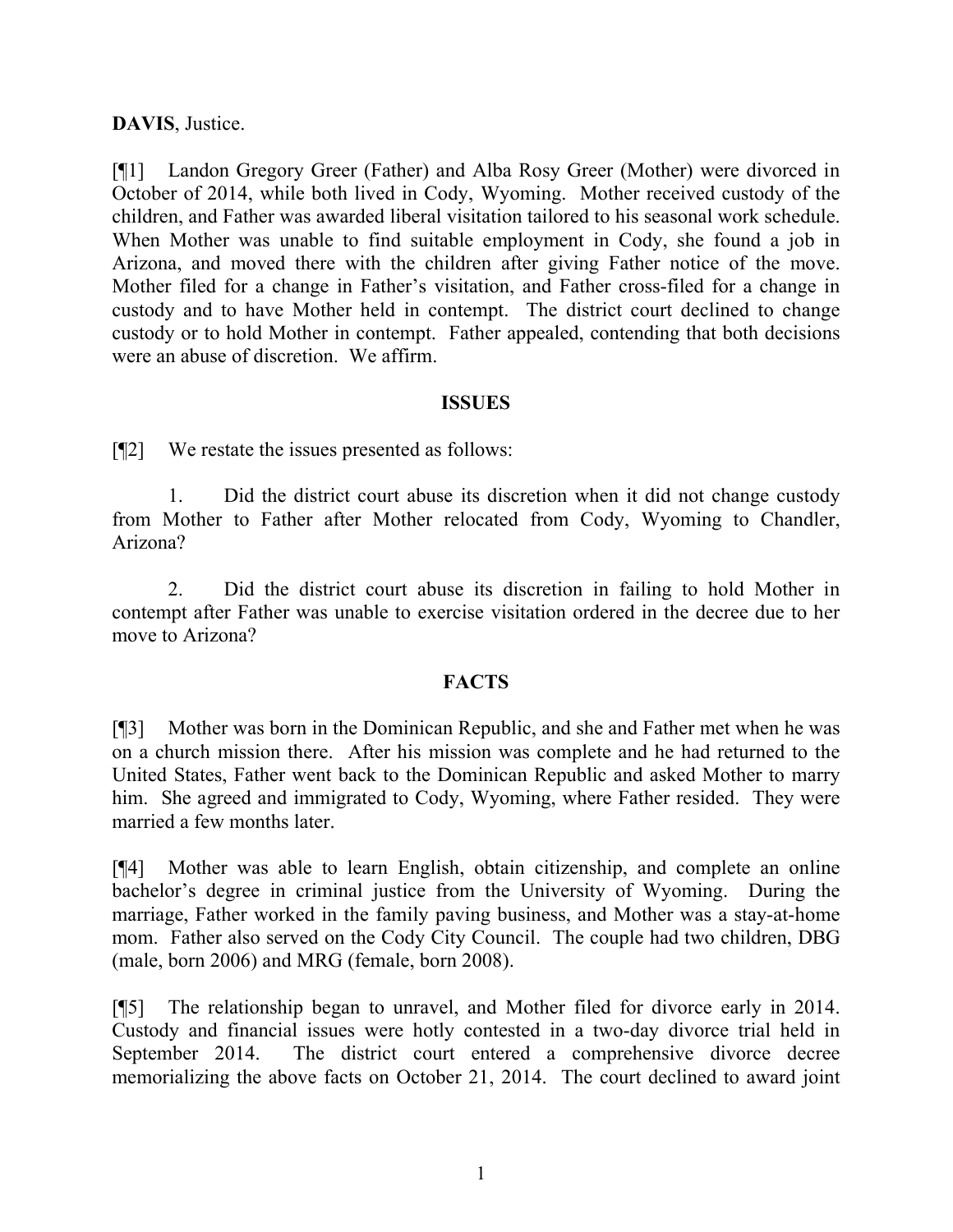physical custody as requested by Father, and instead awarded Mother primary physical custody.

[¶6] However, the court awarded Father liberal visitation, including six consecutive weeks during January through March when he was not so busy in the paving business. Mother was awarded the marital home.

[¶7] Mother was unable to obtain suitable employment in Cody after the divorce. She later testified that she applied for approximately thirty jobs, including at a fast-food restaurant and Walmart. She was able to work part-time cleaning houses and teaching Zumba classes. Her employment prospects were probably not enhanced by criminal charges involving an altercation with Father involving a firearm. She was charged with domestic battery and reckless endangerment. She was ultimately allowed to plead guilty to only one of the charges and received a deferred sentence under Wyo. Stat. Ann. § 7- 13-301.<sup>1</sup> She later testified that she was placed on probation for a year, which had almost elapsed without a violation at the time of the custody hearing involved in this appeal. The guilty plea was accepted but not entered by the court, and if Mother successfully completes her probationary period, she will not have a criminal record on this charge, as it will be dismissed.

[¶8] Mother was not able to keep up with her financial commitments, and so she made an arrangement with a friend to transfer her an interest in the marital home she had received in the divorce in exchange for a line of credit of up to \$100,000. By February of 2016, she had borrowed around \$70,000 against the home.

[¶9] After taking a trip to Phoenix, Mother eventually decided that she would look into employment in that area. Her preliminary inquiries generated interest from prospective employers – her ability to speak both Spanish and English made her more employable in an area with a larger Hispanic population. She was eventually offered a job as a receptionist at the Maricopa County Public Defender's office in the Phoenix area. It paid around \$10.00 per hour and included benefits.

[¶10] Mother notified Father of her intention to move with the children on June 3, 2015, and filed a notice of address change as required by the parties' divorce decree on June 12. She also filed a motion for change of Father's visitation to adjust to the planned move on June 19. Father responded with a petition to modify custody, support, and visitation, asking the court to award him primary custody and to otherwise modify the decree to adjust to this change. He also asked the court to hold Mother in contempt because (we infer) he was not able to exercise his regular visitation due to the move.<sup>2</sup>

l

 $<sup>1</sup>$  The record does not tell us which.</sup>

<sup>&</sup>lt;sup>2</sup> These documents were not made part of the record on appeal. Our review is therefore limited to the district court's summary of them and the hearing transcript.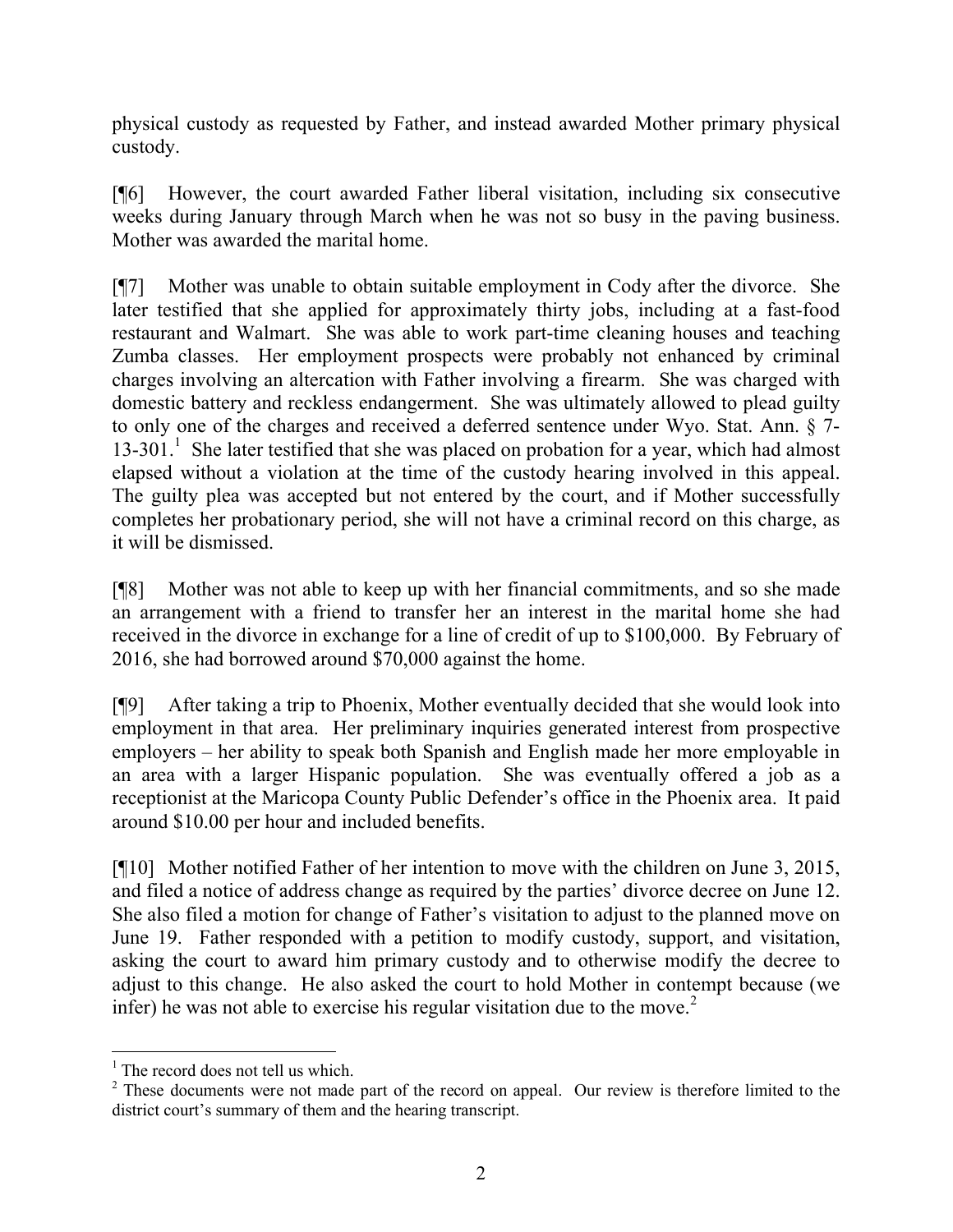[¶11] Meanwhile, Mother encountered complications with her plan to go to work for the Maricopa County Public Defender's office. Arizona requires a person who works for governmental entities or in child or elder care to have an  $IVP<sup>3</sup>$  card. We gather from the record that when one applies for such a card, she is fingerprinted and her criminal record is checked. Mother was notified that she did not qualify for a card because of the Cody charges or deferral.

[¶12] However, an exception can be made for good cause. Mother was able to obtain support from members of the Cody community, including the judge who sat on her criminal case, and she eventually received the required card under the good-cause exception. Father points out that she moved to Arizona without a job, because she could not be employed at the public defender's office without the card. She was unemployed from June until September, waiting for the card.

[¶13] In the meantime, Mother found a different job as a substitute teacher at a charter school, working for a private company that supplies substitutes to schools. That job paid \$22.00 per hour, with no benefits, on a contract basis. Mother worked 25 to 30 hours per week, which allowed her to get her children ready for school and meet them at the end of the school day. At the time of the custody hearing, she had been offered a permanent position with the charter school at which she had been a substitute. This position will provide benefits. She was not sure of the salary or hourly rate of her new job at the time of the hearing.

[¶14] The children attend a school which has a number of two-week breaks throughout the year, rather than a traditional long summer break. Father is unable to exercise the six continuous weeks of visitation during the slow season for paving that he received under the decree because of the school schedule and distance between the parties.

[¶15] In the meantime, Father's life also changed. He remarried to a woman who has four children by a previous marriage. The couple was expecting another child in June of 2016 when the hearing in this matter was held. The four children are similar in age to Mother and Father's two children, and they get along well and enjoy spending time with each other.

[¶16] The parties transport the children for visitation via an economy airline that flies from Mesa, Arizona to Billings, Montana, and then by automobile. They have had the kinds of disputes about timing, etc., that are common in these emotionally-charged situations when there is not yet a court order specifically delineating the parties' rights and responsibilities.

l <sup>3</sup> The card is incorrectly referred to as an IBP card in the transcript.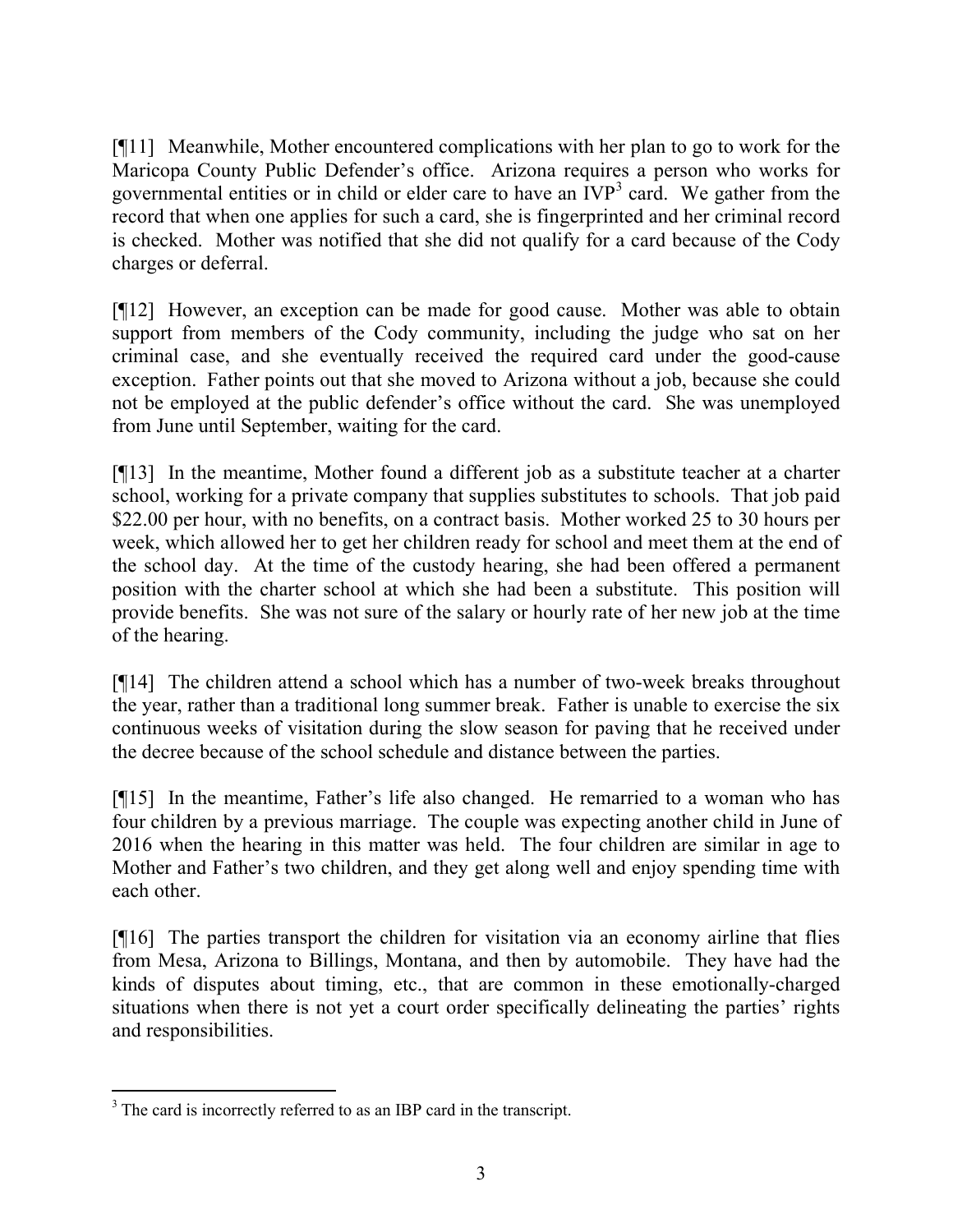[¶17] The district court held a hearing on the pending motions on February 19, 2016. It issued a comprehensive order on April 11, 2016. The parties agreed that there had been a material change of circumstances that allowed the court to revisit custody and visitation under Wyo. Stat. Ann. § 20-2-204(c) (LexisNexis 2015). The court therefore analyzed the factors contained in Wyo. Stat. Ann. § 20-2-201 (LexisNexis 2015):

(i) *The quality of the relationship each child has with each parent.* The court found that this factor did not weigh in either parent's favor, although it noted that Father could perhaps have done more to maintain the relationship after Mother moved to Arizona.

(ii) *The ability of each parent to provide adequate care for each child throughout each period of responsibility, including arranging for each child's care by others as needed.* The court found that both parents were satisfactory in this area, and that the factor did not weigh in favor of either.

(iii) *The relative competency and fitness of each parent.* The court found both parents competent and fit. However, it noted that Father would have seven children to care for if custody were changed, and that Mother would have more time and attention to devote to the couple's two children than Father as a result. It therefore weighed the factor slightly in Mother's favor.

(iv) *Each parent's willingness to accept all responsibilities of parenting, including a willingness to accept care for each child at specified times and to relinquish care to the other parent at specified times.* The court found that the parties were willing to accept the responsibilities of parenting, but that Mother has been the primary caregiver for the children, and that removing them from her care would be devastating to them. It noted that the parties had had some disagreements regarding the children after Mother moved. It concluded that the first part of the factor weighed in Mother's favor, and the second was neutral.

(v) *How the parents and each child can best maintain and strengthen a relationship with each other.* The court found that Mother had done as much as she could to help Father maintain his relationship with the children. She sent him text messages and emails updating him on their activities, and purchased the children watch phones so that he could call them when he wished, and they could do the same. On the other hand, Father had not taken advantage of these tools to the extent he could have. It therefore weighed this factor in Mother's favor.

(vi) *How the parents and each child interact and communicate with each other and how such interaction and communication can be improved.* The court found that the parties had problems communicating with each other, and that this factor was neutral.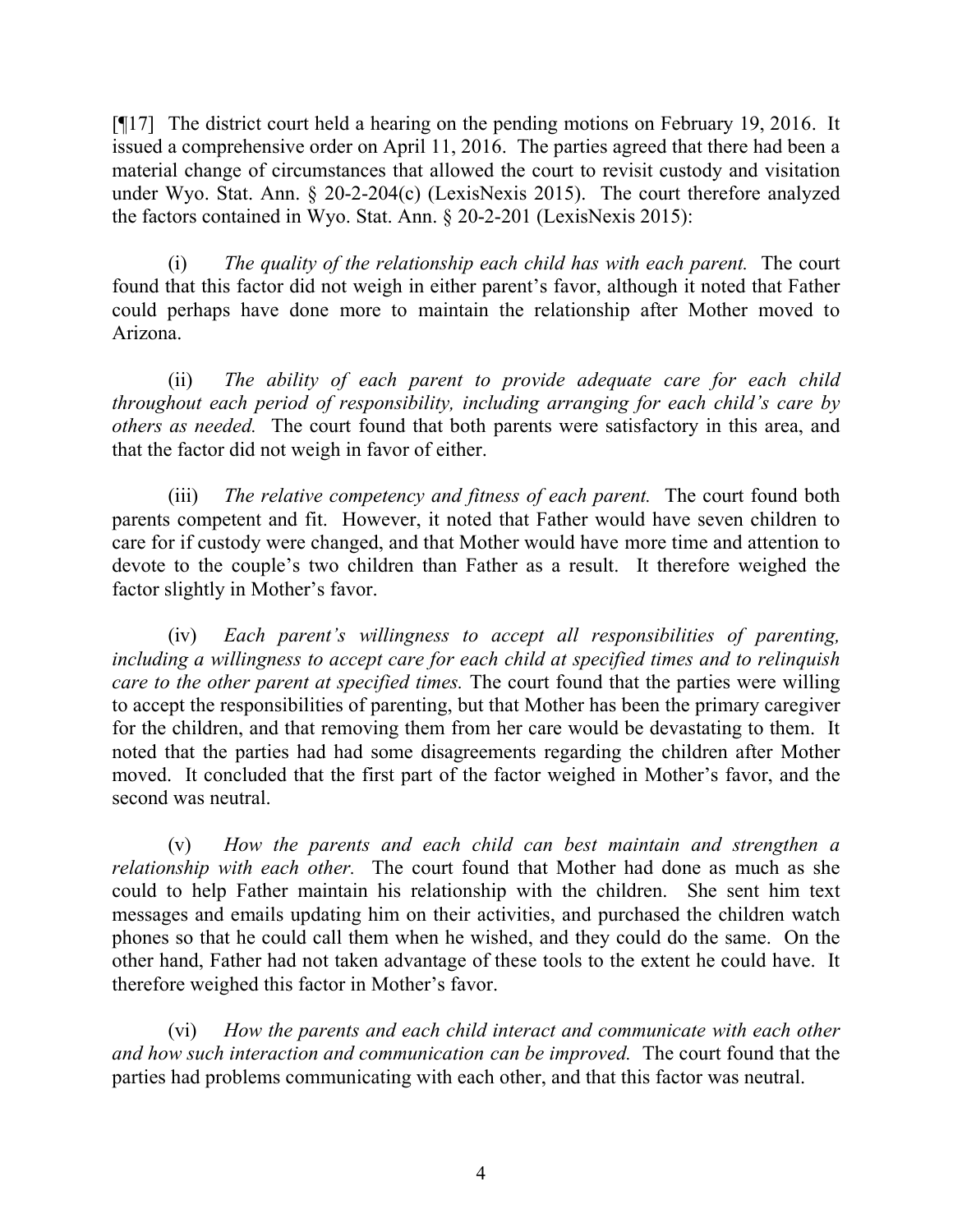(vii) *The ability and willingness of each parent to allow the other to provide care without intrusion, respect the other parent's rights and responsibilities, including the right of privacy.* Neither parent scored well on this factor, and thus the court found that it did not weigh in favor of either.

(viii) *Geographic distance between the parents' residences.* The parties live over 1,000 miles apart. That factor did not weigh in favor of either party, but the court observed that it impacts the custody and visitation it is able to award.

(ix) *Current physical and mental ability of each parent to care for each child.*  Both parents were found to be capable of caring for each child, and thus the factor was found to be neutral.

(x) *Other factors the Court deems necessary and relevant.* The court noted that because this case involves relocation, it had to balance certain other factors identified in *Arnott v. Arnott*, 2012 WY 167, ¶¶ 30-31, 293 P.3d 440, 454 (Wyo. 2012), and other cases preceding it.

a. *Whether an established custodial environment continues to exist despite a change in the children's domicile.* The court found that it did, because Mother had always been the primary custodial parent, and to change that would upend that historic arrangement.

b. *The attributes and characteristics of the parents and children and how the children have fared under the original custody and visitation arrangement.* The court noted that the children had fared well under the original custody arrangement.

c. *The relocating parent's motives for proposing the move.* Mother established that she moved in order to find employment that would allow her to support herself and the children. Although she made a false start due to the initial inability to get an IVP card, she obtained a position that paid relatively well and would soon be in a fulltime teaching position with benefits.<sup>4</sup> She should not have to exhaust the equity in the home awarded her in the divorce to support herself. The court found itself extremely reluctant to force Mother to return to an area where she cannot support herself or the children. 5

d. *Whether reasonable visitation is possible for the remaining parent.* Because the children have multiple extended breaks during the school year in Arizona,

 $\overline{a}$ 

<sup>&</sup>lt;sup>4</sup> Mother testified that her new employer will allow her to begin work as she did when she was a substitute so that she can get the children ready for school.

<sup>&</sup>lt;sup>5</sup> Mother testified at the hearing that if the court changed custody to Father, she would return to Cody because she would not be separated from her children, regardless of how difficult that would be – even if she had to "eat rock and drink water."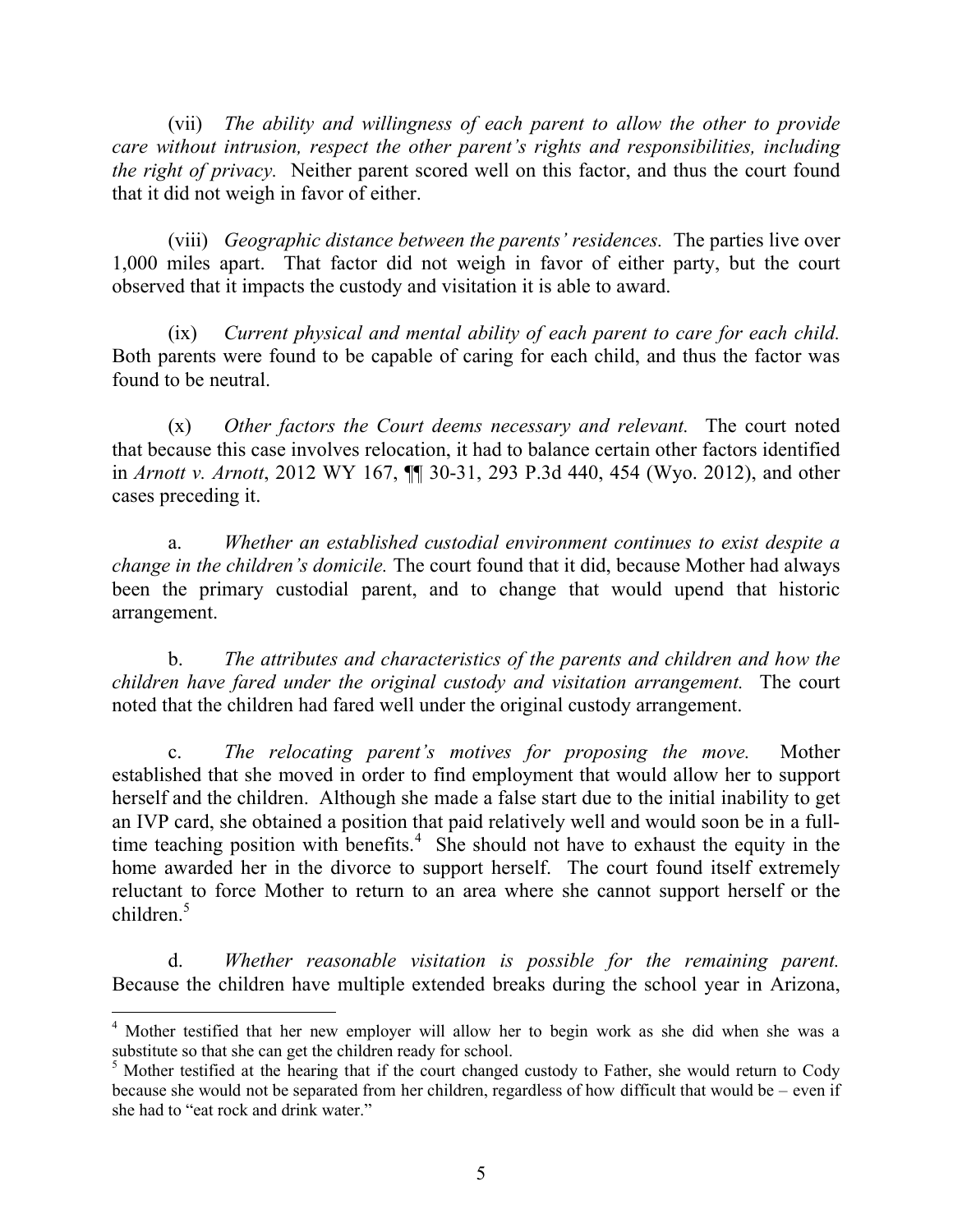Father can have extended time with them during these periods. He can also exercise additional visitation with them in Arizona if he chooses. Therefore, although it will be diminished from that ordered under the decree, Father could still have reasonable visitation.

[¶18] The court concluded that it was in the children's best interest for Mother to continue as the primary custodial parent. It made modifications to the decree to provide Father as much visitation as possible under the changed circumstances. Finally, it declined without elaboration to hold Mother in contempt. Father timely perfected this appeal.

## **DISCUSSION**

# **A. Determination to Allow Mother to Have Continued Primary Custody**

[¶19] Our standard of review in challenges to custody decisions is well-established.

We review orders modifying custody, visitation, and child support for an abuse of discretion and will not disturb an order regarding custody or visitation so long as the court could reasonably conclude as it did. *Roemmich v. Roemmich*, 2010 WY 115, ¶ 7, 238 P.3d 89, 92 (Wyo. 2010). We evaluate the reasonableness of a decision in relation to the evidence presented, viewing it in the light most favorable to the district court's determination, affording every favorable inference to the prevailing party, and ignoring any conflicting evidence. *Jensen v. Milatzo-Jensen*, 2013 WY 27, ¶ 7, 297 P.3d 768, 772 (Wyo. 2013).

*Tracy v. Tracy*, 2017 WY 17, ¶ 46, 388 P.3d 1257, 1267 (Wyo. 2017).

[¶20] We have not underestimated the difficulties district judges face when dealing with custody disputes when one parent relocates. Disputes arising from the relocation of a custodial parent "present some of the knottiest and most disturbing problems that our courts are called upon to resolve." *Tropea v. Tropea*, 665 N.E.2d 145, 148 (N.Y. 1996).

> Relocation cases are "intractable problems" and the "San Andreas fault" of family law. When one parent attempts to move a child a significant distance from the other parent, the child's relationship with each parent changes in quality and quantity. These "no-win" cases are occurring with increasing frequency, create enormous tensions for parents and their children, and burden the legal system and the judges who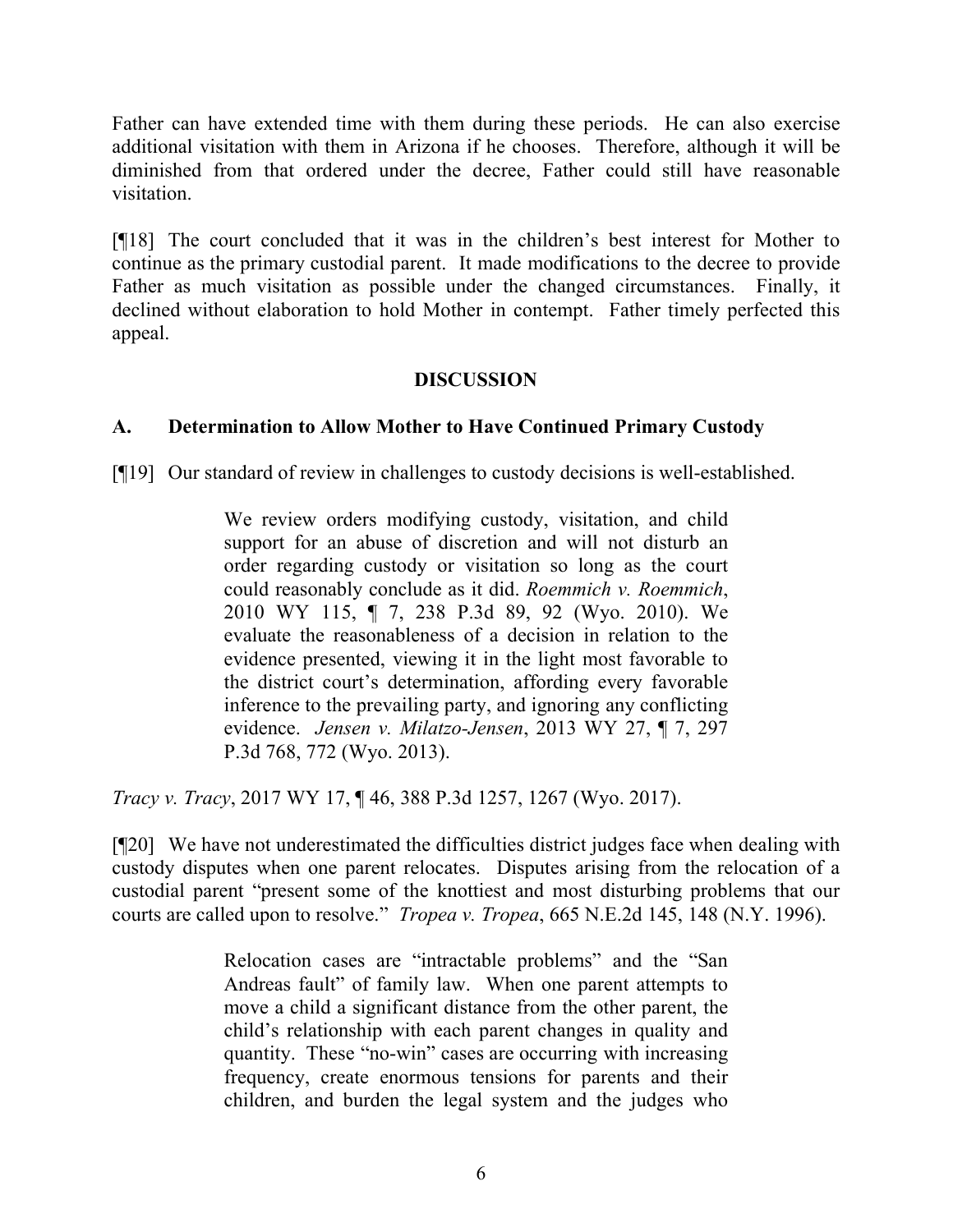have to decide them. A potential relocation can generate conflict in cases where there had been none before, reopen old wounds in others, or exacerbate an already highlyconflicted situation. Unfortunately, such cases are increasingly common.

*Arnott*, ¶ 12, 293 P.3d at 444 (quoting Linda D. Elrod, *National and International Momentum Builds for More Child Focus in Relocation Disputes*, 44 Fam. L.Q. 341, 341- 42 (2010)).

[¶21] Father contends that the district court abused its discretion because of the impact of Mother's move on his visitation rights, because the custody arrangement was working well in Cody before the move, and because Mother relocated to Arizona with only the hope of getting a job. He also contends that the decision places the onus on him to exercise reasonable visitation. He further argues that there was no evidence that Father's new family and expected baby would impact his ability to parent DBG and MRG. Finally, he points out that the district court declined to increase the value of Mother's child support obligation because the change in her earnings would be three percent or less, meaning that she has not received a significant economic benefit from the move so far. $\frac{6}{6}$ 

[¶22] We perceive Father' claims in this appeal to ask us to weigh the evidence differently than the district court did, which we will not do. *Tracy*, ¶ 47, 388 P.3d at 1267. For whatever it is worth, Mother did have a job offer before she moved to Arizona, and ran into a snag when she learned of the need for an IVP card, then recovered nicely by getting the card and finding a job that paid even better and allowed her to provide good care to the children. If Father is attempting to insinuate that Mother moved for the purpose of interfering with his visitation, the record simply does not support that assertion. Mother could not find suitable employment in Cody and was rapidly sinking deeper in debt, and then learned that her skills, including her ability to speak Spanish and English fluently, were in greater demand in Arizona than they were in Cody.

[¶23] When we view the record in the light most favorable to Mother and the district court's decision, we find that the court appropriately evaluated and weighed the factors contained in § 20-2-201, and that the record supports its conclusions. The court found that Mother had been the children's primary caregiver and that changing that would impact them negatively, and that she had made good efforts to facilitate a relationship with Father. It found that the increase in the size of Father's family from two to seven would impact his time with the children, which only seems to be common sense. The court was reluctant to separate Mother from her children or force her to return to a place

 $6$  The court imputed income in the decree at \$1,200 per month, even though Mother wasn't making that much. It initially believed she would eventually find work in Cody.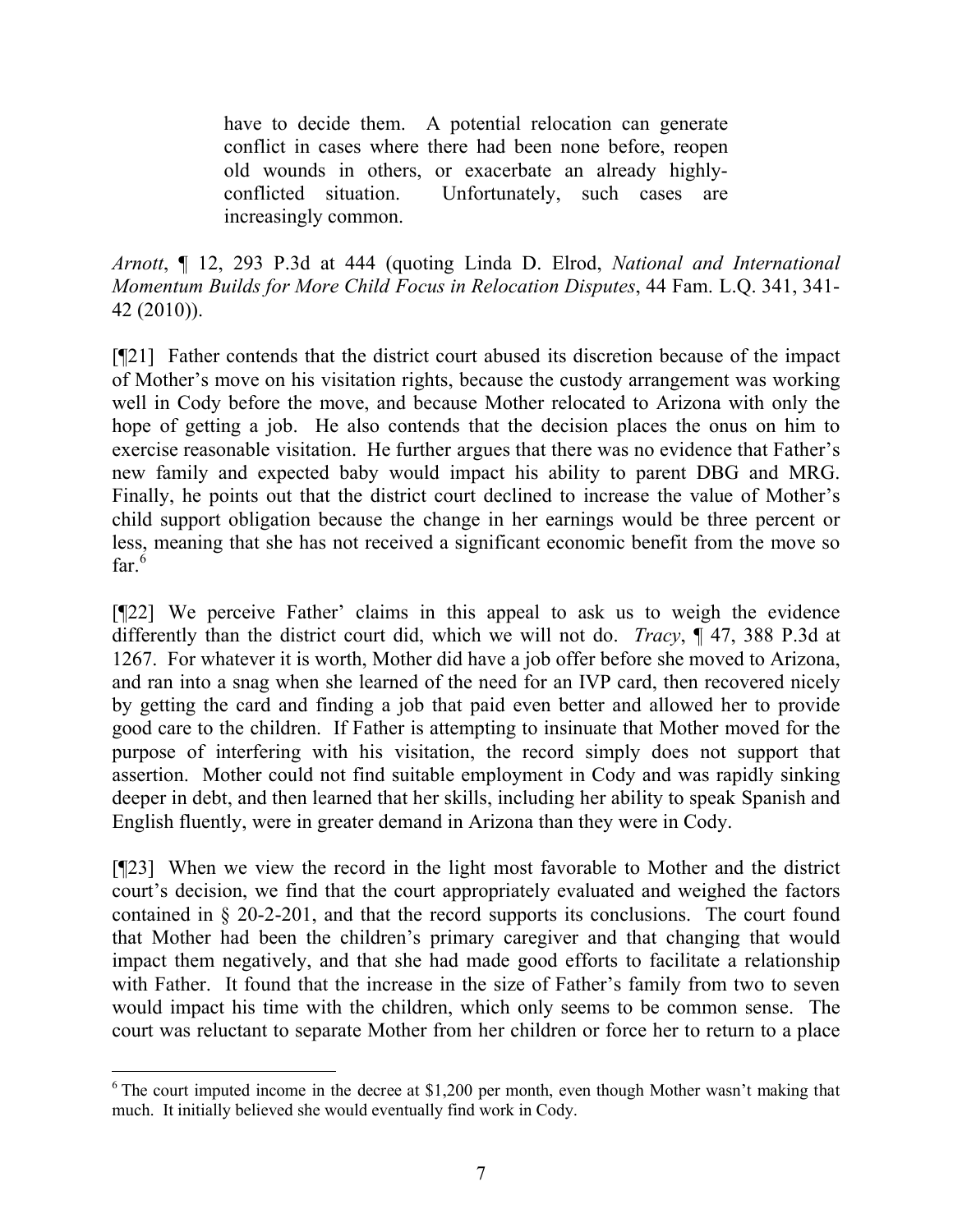where she could not support herself or provide her share of support for the children. It did the best it could to assure Father as much visitation as possible under the circumstances, and it ordered Mother to bear half of the cost of visitation.

[¶24] It is true that this arrangement is not as favorable to Father as the one originally decreed. We understand his disappointment – as the district court found, Father is a capable and loving parent who now cannot see his children as much as he (and probably they) would like. However, at the end of the day, the statutory analysis of the best interests of the children led the court to maintain Mother as the custodial parent, although it was a relatively close and probably agonizing call. We are in no position to secondguess that decision in this difficult case. There was no abuse of discretion.

# **B. Contempt**

[¶25] For reasons we will explain below, we would be justified in refusing to consider Father's argument concerning his efforts to have Mother held in contempt. However, because of the prevalence of these efforts in domestic relations cases, we will take a moment to touch on the requirements for contempt. We note that domestic relations cases involve the same rules governing contempt as other cases.

[¶26] There are two general types of contempt, civil and criminal, as well as direct criminal contempt. It is clear that direct criminal contempt, a contempt occurring in the presence of the judge, is not an issue in this case, and we will not discuss it further. *See* W.R.Cr.P. 42(b), allowing summary punishment of direct contempt.

[¶27] As to indirect civil and criminal contempt, we are unable to determine from the record of which type of indirect contempt Father sought. As a result, we will discuss both types. We have explained:

> A contempt is considered civil when the punishment is wholly remedial, serves only the purposes of the complainant, and is not intended as a deterrent to offenses against the public. A civil contempt is generally intended to compel a party to comply with a lawful court order while a criminal contempt is punitive in nature and is enforced so the authority of the law and the court will be vindicated. Stated simply, the primary purpose of criminal contempt is to punish while the primary purpose of civil contempt is to coerce. Appellate courts are obligated to decide whether a contempt is civil or criminal based on the reasons for a particular penalty.

*Stephens v. Lavitt*, 2010 WY 129, ¶ 15, 239 P.3d 634, 638-39 (Wyo. 2010) (citations omitted).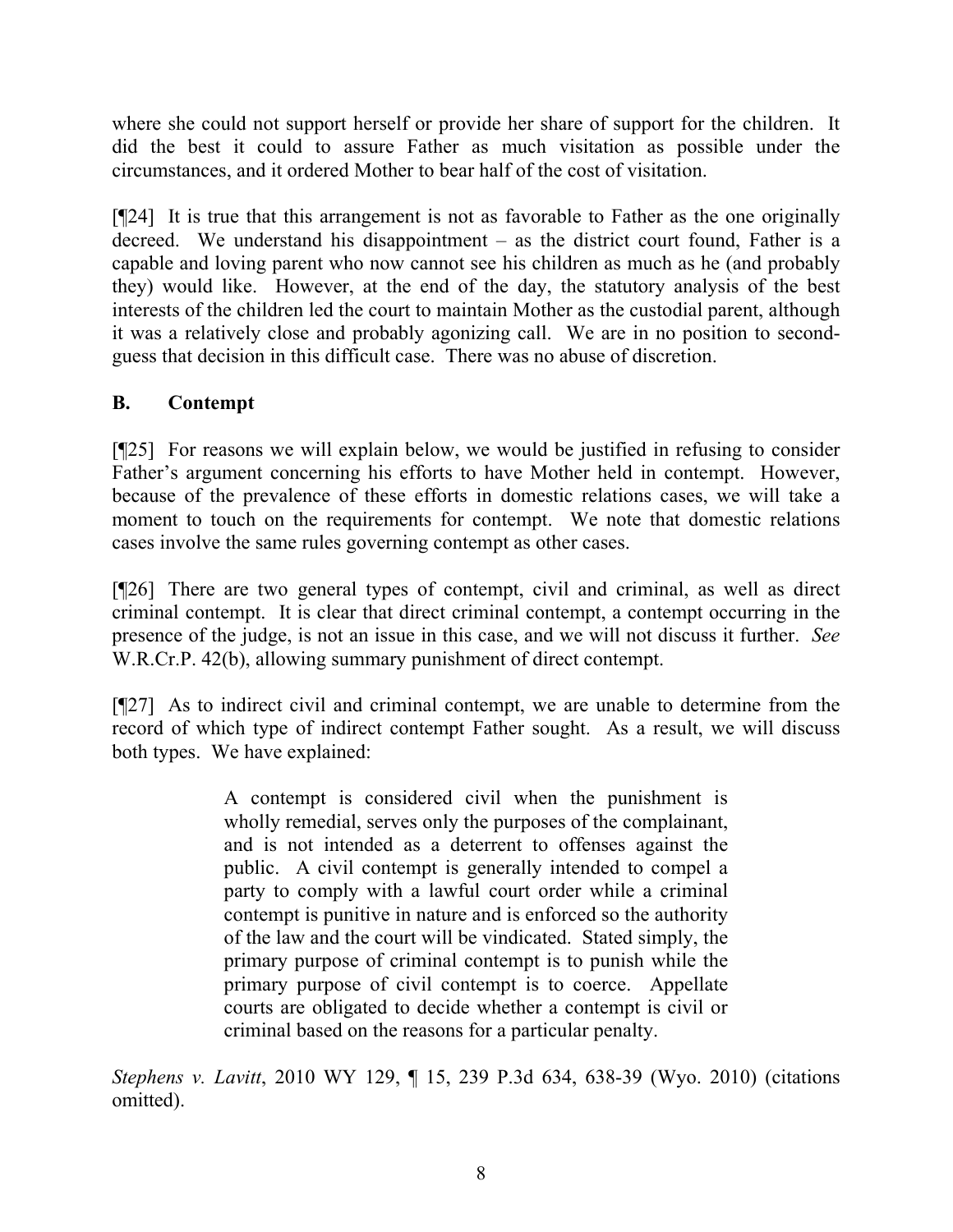[¶28] Criminal contempt is a crime in every fundamental respect, and may be used to punish, *inter alia*, "disobedience of any lawful judgment, order, or process of the court." *Weidt v. State*, 2013 WY 143, ¶ 20, 312 P.3d 1035, 1040 (Wyo. 2013) (citing *In re BD*, 2010 WY 18, ¶ 4, 226 P.3d 272, 273 (Wyo. 2010) (quoting *Swain v. State*, 2009 WY 142, ¶ 13, 220 P.3d 504, 508 (Wyo. 2009)); W.R.Cr.P 42(a)(2)(C). An indirect criminal contempt proceeding must be brought in a separate criminal proceeding from the one in which the alleged contempt occurred. *Swain*, ¶ 17, 220 P.3d at 509; *see also In re BD*, ¶ 5, 226 P.3d at 274 (citing a series of cases holding the same over decades). The State has the burden of proving the elements of indirect criminal contempt beyond a reasonable doubt, as it must prove the elements of any crime. *Weidt,* ¶ 20, 312 P.3d at 1040.

[¶29] Civil contempt requires proof of the following elements by clear and convincing evidence: "1) an effective court order that required certain conduct by the alleged contemnor; 2) the contemnor had knowledge of the order; and 3) the alleged contemnor disobeyed the order." *Shindell v. Shindell*, 2014 WY 51, ¶ 10, 322 P.3d 1270, 1274 (Wyo. 2014). Once those elements are proven, the burden shifts to the person charged with contempt to show he or she was unable to comply  $-$  i.e., that the failure to comply was not willful. *Id.* The court may allow a civil contemnor to purge the contempt by taking certain actions. *Meckem v. Carter*, 2014 WY 52, ¶ 19, 323 P.3d 637, 644 (Wyo. 2014); 17 Am. Jur. 2d *Contempt* §§ 204, 205 (2004). A court may also award damages as a form of compensatory contempt to redress contumacious acts if it has the evidence to establish the amount of damage. *Walker v. Walker*, 2013 WY 132, ¶ 39, 311 P.3d 170, 178 (Wyo. 2013).

[¶30] We will not disturb a lower court's ruling on an application for civil contempt unless there has been a serious procedural error, a violation of a principle of law, or a clear and grave abuse of discretion. *Roberts v. Locke*, 2013 WY 73, ¶ 14, 304 P.3d 116, 120 (Wyo. 2013).

[¶31] We are unable to review Father's claim for the following reasons. We can see from the Clerk of Court's index that Father filed a Motion for Order to Show Cause, which we assume was the document initiating the contempt process. However, the motion itself is not in the record. We have the transcript of the custody hearing, but there is no meaningful discussion of contempt. As a result, we have no way of knowing whether Father sought to have Mother punished in some fashion, which would be criminal contempt. If he sought punishment, the district court had no jurisdiction because there was no separate criminal case. *Swain,* ¶ 17, 220 P.3d at 509.

[¶32] If this was a request to have Mother held in civil contempt, Father does not identify the provision of the decree he claims was violated. We can see from the custody hearing transcript that he claims Mother violated the decree because he could not exercise his ordered visitation due to the distance between them after she moved. However, the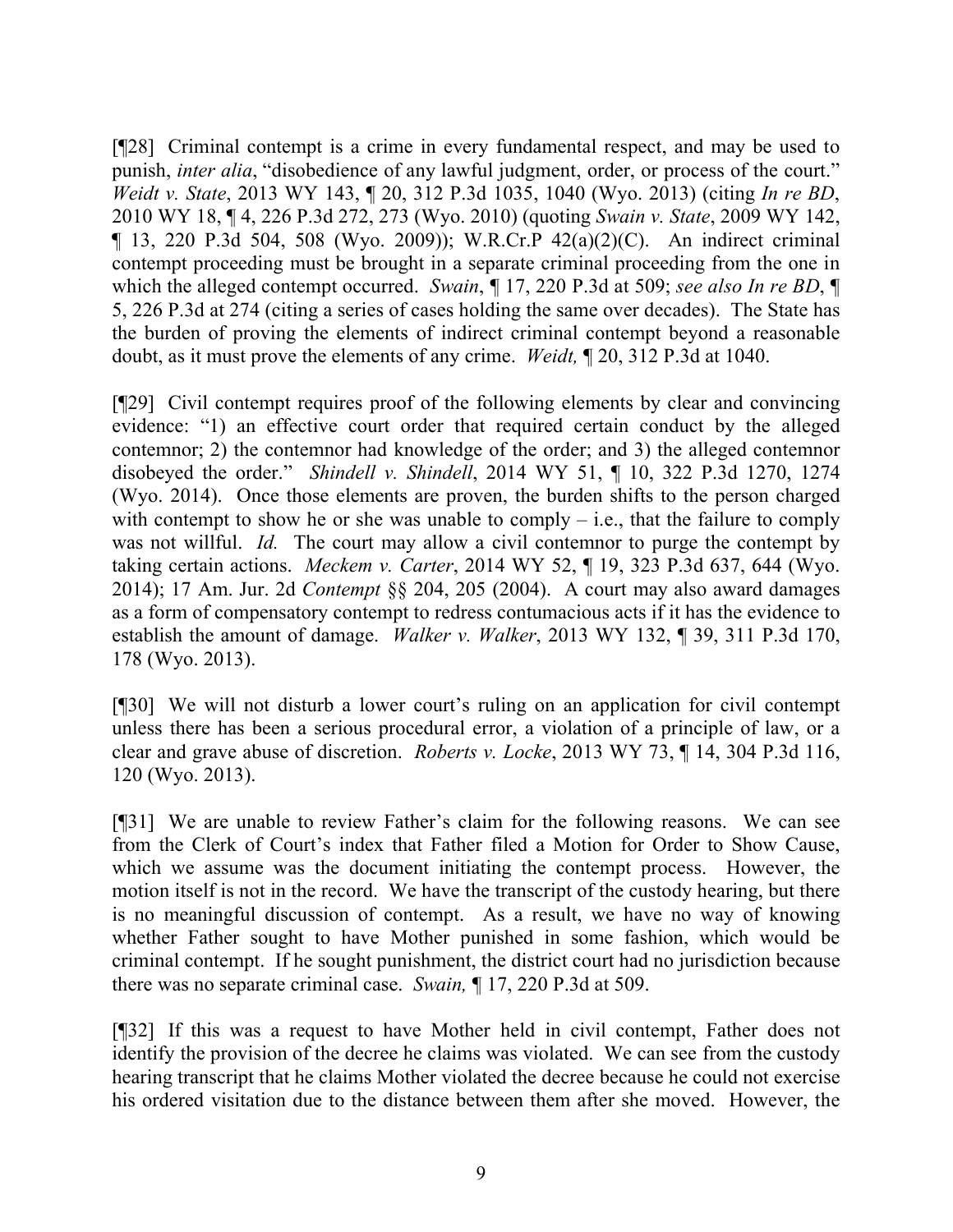decree did not (and probably could not)<sup>7</sup> prohibit Mother from moving out of state. It provided that the parties must give notice of a change of address so long as there was a support obligation, and she did so. We have been provided with no authority indicating that a custodial parent may not move without prior court approval if to do so would impact the noncustodial parent's visitation, and we have no intention of launching into those uncharted waters without some sound legal basis to do so. Father likewise provides us with no argument as to why Mother's choice to move would be sufficiently willful under these circumstances, when she was unable to support herself and her children in Cody, but found gainful and appropriate employment in Arizona.

[¶33] Finally, we are unable to determine what coercive sanction Father was asking for due to the lack of a record on that issue. We have held that appellants must provide this Court with a record sufficient to allow adequate appellate review. *Roberts,* ¶ 27, 304 P.3d at 122. In the absence of such a record, we presume that there were no irregularities in the district court's judgment, and that it was reasonably based on competent and sufficient evidence. *Id*. (citing *Golden v. Guion*, 2013 WY 45, ¶¶ 4-5, 299 P.3d 95, 96-97 (Wyo. 2013); *Chancler v. Meredith*, 2004 WY 27, ¶ 5, 86 P.3d 841, 842 (Wyo. 2004); *Stadtfeld v. Stadtfeld*, 920 P.2d 662, 664 (Wyo. 1996)).

[¶34] We have also held that we will not consider issues which are not clearly defined or supported by proper citation or cogent argument. *Poitra v. State*, 2016 WY 20, ¶ 22, 368 P.3d 284, 289 (Wyo. 2016) (citing *Manzanares v. State*, 2015 WY 63, ¶ 18, 349 P.3d 969, 972 (Wyo. 2015)). Father has not cited us to legal authority or provided cogent argument which would allow us to evaluate the district court's ruling in light of the facts as they may or may not prove the elements of civil contempt, whether the standard of proof was met, and why Mother did not prove that her contempt was not willful, if there was in fact a violation of the decree.

[¶35] We have said all of this not to pick on Father or his counsel – efforts to have a former spouse held in contempt are not uncommon – perhaps they are the rule rather than the exception. We merely make the point that an allegation of contempt is serious, and that the rules governing contempt are specialized and complex. As emotionally

 $\overline{a}$ 

<sup>&</sup>lt;sup>7</sup> In *Watt v. Watt*, 971 P.2d 608 (Wyo. 1999), the decree contained a provision providing for an automatic change of custody if the custodial parent moved more than fifty miles from Upton, Wyoming. The district court there refused to enforce the provision, and this Court adopted a rule that a change of residence could not alone be considered a material change of circumstances to allow a reevaluation of custody. *Id.* at 614-17. *Arnott* overruled *Watt* on this point, holding that relocation by the custodial parent may be a material change of circumstances, and noting that "[u]ltimately, we agree with the conclusion reached in other jurisdictions that presumptions in favor of one parent or another are detrimental to the interests of all parties in cases involving modification of child custody based on relocation of a custodial parent." 2012 WY 167, ¶ 38, 293 P.3d at 457. There is no reason that a provision in a divorce decree should fare any better than a presumption. As we recently noted, district courts can protect a child from the adverse consequences of a move through the use of a temporary custody hearing and order. *Tracy,* ¶¶ 25-31, 38 P.3d at 1263-64.